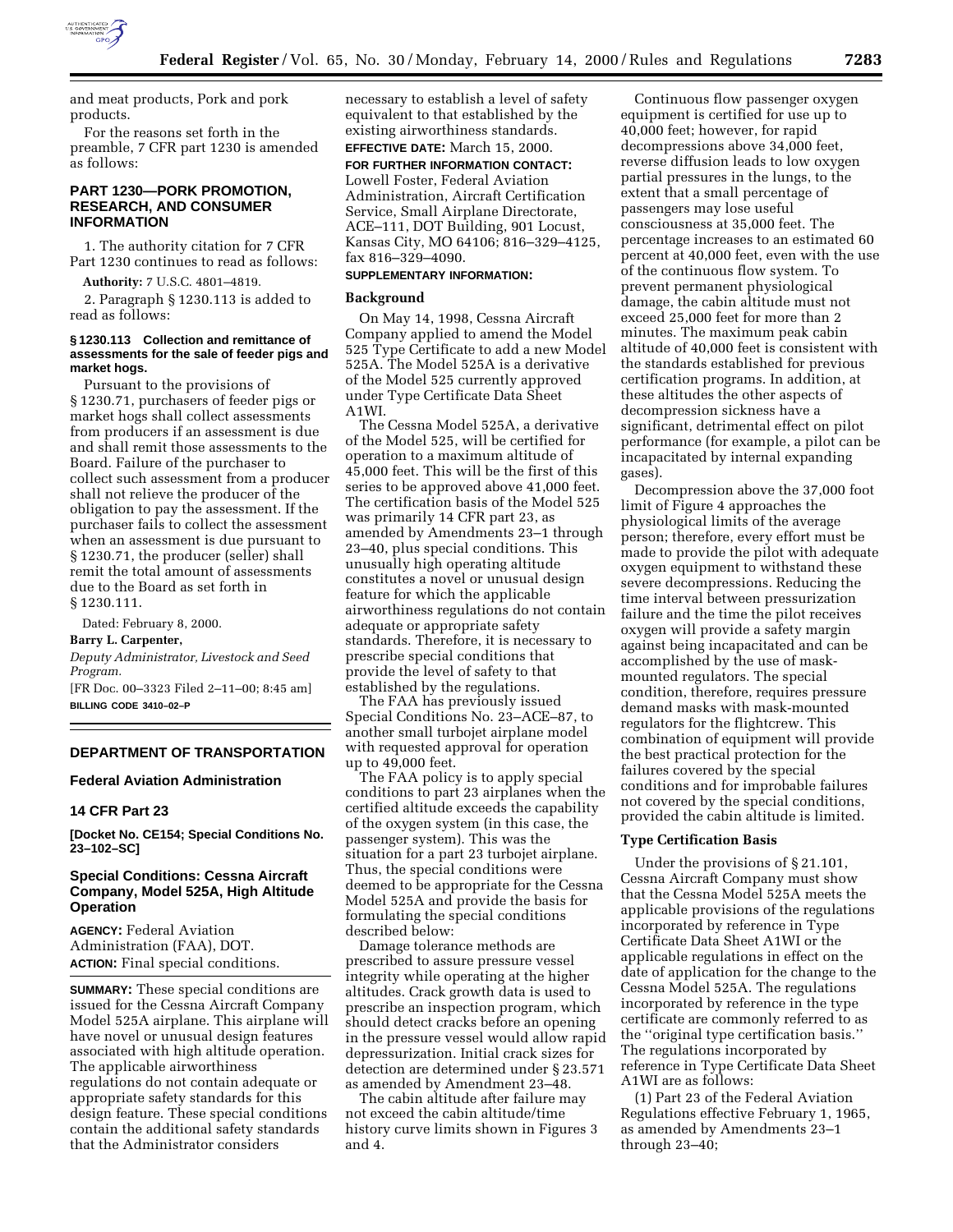(a) In addition, if the regulations incorporated by reference do not provide adequate standards with respect to the change, the applicant must comply with certain regulations in effect on the date of application for the change. The FAA has determined that the Cessna Model 525A must also be shown to comply with the following sections of part 23:

- Federal Aviation Regulations §§ 23.331, 23.351, 23.421, 23.423, 23.425, 23.427, 23.939, and 23.1163 as amended by Amendments 23–1 through 23–42;
- Federal Aviation Regulations §§ 23.943, 23.951, 23.957, 23.961, 23.967, 23.991, 23.993, 23.997, 23.999, 23.1001, 23.1011, 23.1019, 23.1041, 23.1061, 23.1189, 23.1322, 23.1357, 23.1391, 23.1393, 23.1395, and 23.1445 as amended by

Amendments 23–1 through 23–43; Federal Aviation Regulations §§ 23.305, 23.321, 23.361, 23.397, 23.479, 23.485, 23.613, 23.615, 23.621,

23.731 and 23.1549 as amended by Amendments 23–1 through 23–45; Federal Aviation Regulations §§ 23.335,

- 23.337, 23.341, 23.343, 23.345, 23.347, 23.371, 23.393, 23.399, 23.415, 23.441, 23.443, 23.455, 23.457, 23.473, 23.499, 23.561, 23.571, 23.572, 23.611, 23.629, 23.673, and 23.725 as amended by
- Amendments 23–1 through 23–48; Federal Aviation Regulations §§ 23.677, 23.723, 23.785, 23.787, 23.791, 23.853, 23.855, 23.1303, 23.1307, 23.1321, 23.1351, 23.1353, 23.1361, and 23.1401 as amended by Amendments 23–1 through 23–49;
- Federal Aviation Regulations §§ 23.233, 23.235, 23.1555, and 23.1589 as amended by Amendments 23–1 through 23–50;
- Federal Aviation Regulations §§ 23.901, 23.903, 23.929, 23.963, 23.965, 23.1013, 23.1043, 23.1143, 23.1183, 23.1191, and 23.1337 as amended by Amendments 23–1 through 23– 51;

(2) Federal Aviation Regulations part 36 effective December 1, 1969, as amended by Amendments 36–1 through the amendment in effect at the time of TC issuance.

(3) Federal Aviation Regulations part 34 effective September 10, 1990, as amended by Amendment 34–1, Fuel Venting and Exhaust Emission Requirements for Turbine Engine Powered Airplanes.

(4) Special Conditions as follows:

(a) 23–ACE–55, additional requirements for engine location, performance, characteristics, and protection of electronic systems from lightning and high intensity radiated electromagnetic fields (HIRF).

(b) Special conditions adopted by this rulemaking action.

(5) Exemption: Exemption number 5759 granted. Model 525A to use Federal Aviation Regulations § 25.181 in lieu of damping criteria of Federal Aviation Regulations § 23.181(b).

(6) Compliance with ice protection will be demonstrated in accordance with Federal Aviation Regulations § 23.1419.

Because the Administrator has found that the applicable airworthiness regulations (*i.e.,* part 23) do not contain adequate or appropriate safety standards for the Cessna Model 525A because of a novel or unusual design feature, special conditions are prescribed under the provisions of § 21.16.

In addition to the applicable airworthiness regulations and special conditions, the Model 525A must comply with the part 23 fuel vent and exhaust emission requirements of 14 CFR part 34 and the part 23 noise certification requirements of 14 CFR part 36, and the FAA must issue a finding of regulatory adequacy pursuant to § 611 of Public Law 92–574, the ''Noise Control Act of 1972.''

Special conditions, as appropriate, are issued in accordance with § 11.49 after public notice, as required by § § 11.28 and 11.29(b), and become part of the type certification basis in accordance with § 21.101(b)(2).

Special conditions are initially applicable to the model for which they are issued. Should the type certificate for that model be amended later to include any other model that incorporates the same novel or unusual design feature, or should any other model already included on the same type certificate be modified to incorporate the same novel or unusual design feature, the special conditions would also apply to the other model under the provisions of  $\S 21.101(a)(1)$ .

### **Novel or Unusual Design Features**

The Model 525A will incorporate the following novel or unusual design feature: The methods used to ensure pressure vessel integrity and to provide ventilation, air conditioning, and pressurization will be unique due to the operating altitude of this airplane.

## **Discussion of Comments**

A notice of proposed special conditions No. 23–99–01–SC for the Cessna Aircraft Company Model 525A airplanes was published in the **Federal Register** on September 13, 1999 (64 FR 49413). No comments were received.

### **Applicability**

As discussed above, these special conditions are applicable to the Cessna Model 525A. Should the Cessna Aircraft Company apply at a later date for a change to the type certificate to include another model incorporating the same novel or unusual design feature, the special conditions would apply to that model as well under the provisions of § 21.101(a)(1).

### **Conclusion**

This action affects only certain novel or unusual design features on one model of airplane. It is not a rule of general applicability, and it affects only the applicant who applied to the FAA for approval of these features on the airplane.

### **List of Subjects in 14 CFR Part 23**

Aircraft, Aviation safety, Signs and symbols.

#### **Citation**

The authority citation for these special conditions is as follows:

**Authority:** 49 U.S.C. 106(g), 40113 and 44701; 14 CFR 21.16 and 21.17; and 14 CFR 11.28 and 11.49.

### **The Special Conditions**

Accordingly, pursuant to the authority delegated to me by the Administrator, the following special conditions are issued as part of the type certification basis for the Cessna Aircraft Company Model 525A airplane.

## *1. Pressure Vessel Integrity*

(a) The maximum extent of failure and pressure vessel opening that can be demonstrated to comply with paragraph 4 (Pressurization), of this special condition must be determined. It must be demonstrated by crack propagation and damage tolerance analysis supported by testing that a larger opening or a more severe failure than demonstrated will not occur in normal operations.

(b) Inspection schedules and procedures must be established to assure that cracks and normal fuselage leak rates will not deteriorate to the extent that an unsafe condition could exist during normal operation.

### *2. Ventilation*

In addition to the requirements of § 23.831(b), the ventilation system must be designed to provide a sufficient amount of uncontaminated air to enable the crewmembers to perform their duties without undue discomfort or fatigue and to provide reasonable passenger comfort during normal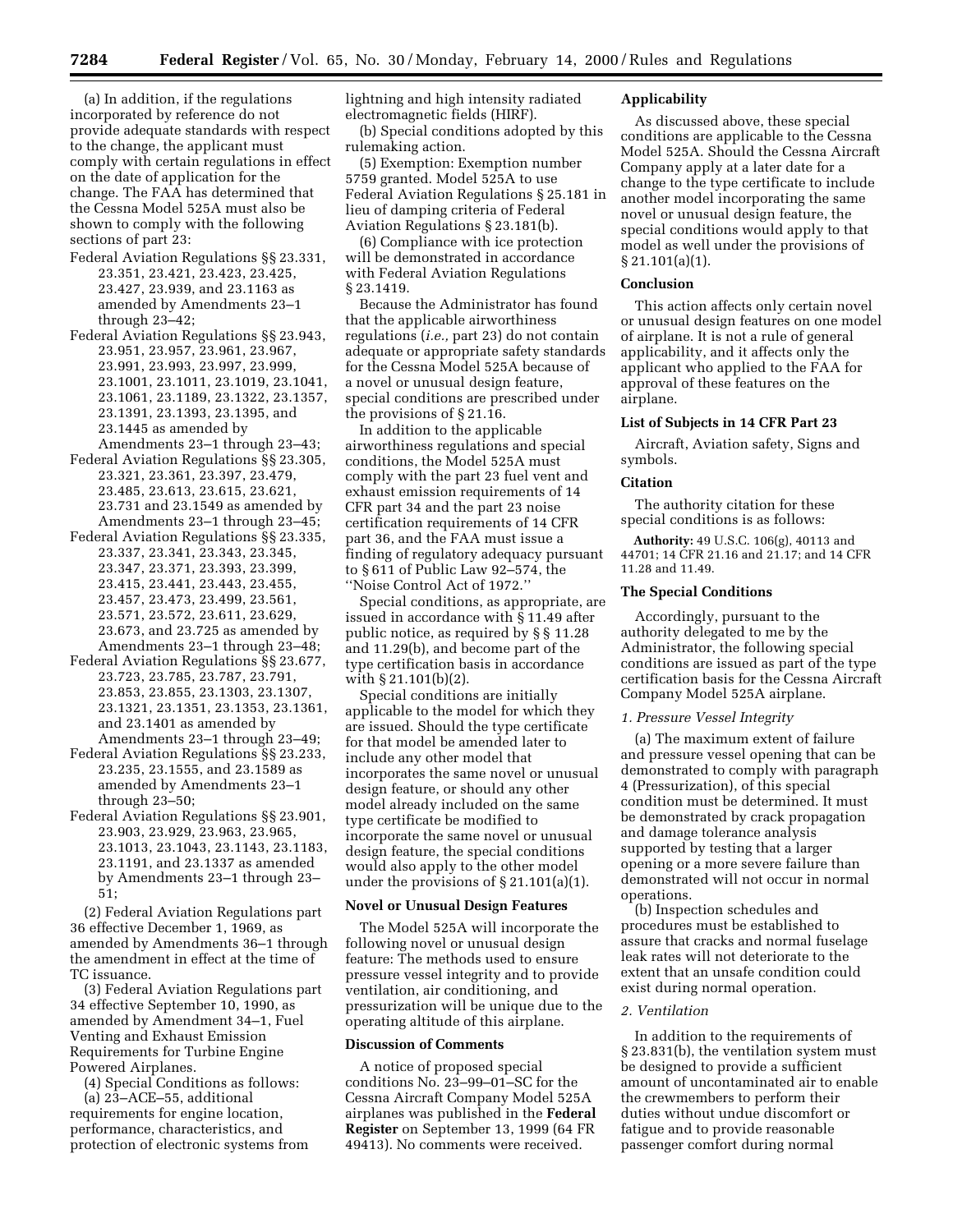operating conditions and in the event of any probable failure of any system that could adversely affect the cabin ventilating air. For normal operations, crewmembers and passengers must be provided with at least 10 cubic feet of fresh air per minute per person, or the equivalent in filtered recirculated air, based on the volume and composition at the corresponding cabin pressure altitude of no more than 8,000 feet.

# *3. Air Conditioning*

In addition to the requirements of § 23.831, the cabin cooling system must be designed to meet the following conditions during flight above 15,000 feet mean sea level (MSL):

(a) After any probable failure, the cabin temperature/time history may not exceed the values shown in Figure 1.

(b) After any improbable failure, the cabin temperature/time history may not exceed the values shown in Figure 2.

#### *4. Pressurization*

In addition to the requirements of § 23.841, the following apply:

(a) The pressurization system, which includes for this purpose bleed air, air conditioning, and pressure control systems, must prevent the cabin altitude from exceeding the cabin altitude-time history shown in Figure 3 after each of the following:

(1) Any probable malfunction or failure of the pressurization system, in conjunction with any undetected, latent malfunctions or failures, must be considered.

(2) Any single failure in the pressurization system combined with the occurrence of a leak produced by a complete loss of a door seal element, or a fuselage leak through an opening having an effective area 2.0 times the effective area that produces the maximum permissible fuselage leak rate approved for normal operation, whichever produces a more severe leak.

(b) The cabin altitude-time history may not exceed that shown in Figure 4 after each of the following:

(1) The maximum pressure vessel opening resulting from an initially detectable crack propagating for a period encompassing four normal inspection intervals. Mid-panel cracks and cracks through skin-stringer and skin-frame combinations must be considered.

(2) The pressure vessel opening or duct failure resulting from probable damage (failure effect) while under maximum operating cabin pressure differential due to a tire burst, engine rotor burst, loss of antennas or stall warning vanes, or any probable equipment failure (bleed air, pressure control, air-conditioning, electrical source(s), etc.) that affects pressurization.

(3) Complete loss of thrust from all engines.

(c) In showing compliance with paragraphs 4a and 4b of these special conditions (Pressurization), it may be

assumed that an emergency descent is made by an approved emergency procedure. A 17-second crew recognition and reaction time must be applied between cabin altitude warning and the initiation of an emergency descent.

**Note:** For the flight evaluation of the rapid descent, the test article must have the cabin volume representative of what is expected to be normal, such that Cessna must reduce the total cabin volume by that which would be occupied by the furnishings and total number of people.

## *5. Oxygen Equipment and Supply*

(a) In addition to the requirements of § 23.1441(d), the following applies: A quick-donning oxygen mask system with a pressure-demand, mask mounted regulator must be provided for the flightcrew. It must be shown that each quick-donning mask can, with one hand and within 5 seconds, be placed on the face from its ready position, properly secured, sealed, and supplying oxygen upon demand.

(b) In addition to the requirements of § 23.1443, the following applies: A continuous flow oxygen system must be provided for each passenger.

(c) In addition to the requirements of § 23.1445, the following applies: If the flightcrew and passengers share a common source of oxygen, a means to separately reserve the minimum supply required by the flightcrew must be provided.

## **BILLING CODE 4910–13–P**

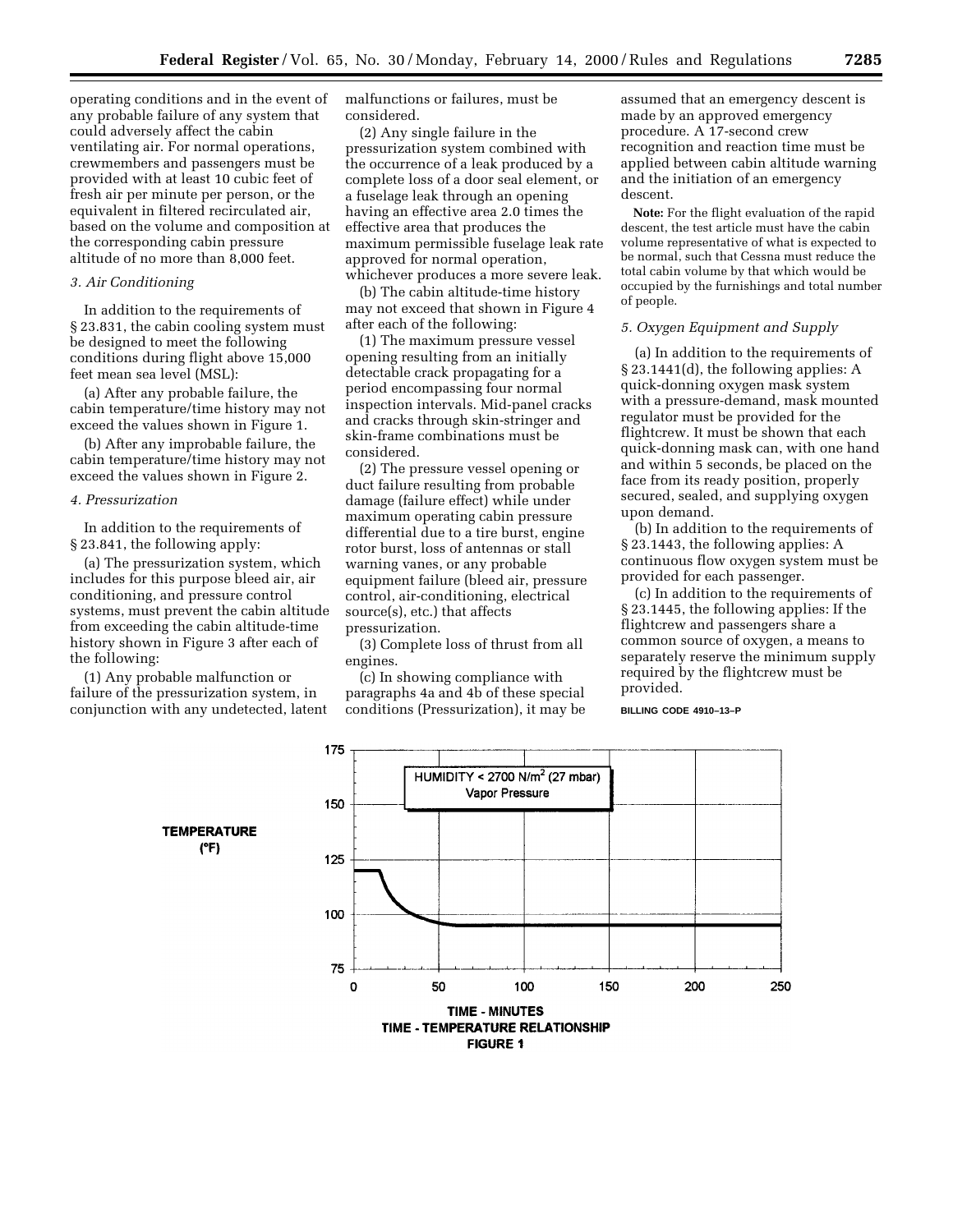

**FIGURE 2** 



shows that the cabin altitude limit of this curve is exceeded, the following alternate limitations apply: After depressurization, the maximum cabin altitude exceedence is limited to 30,000 feet. The maximum time the cabin altitude may exceed 25,000 feet is 2 minutes; time starting when the cabin altitude exceeds 25,000 feet and ending when it returns to 25,000 feet.